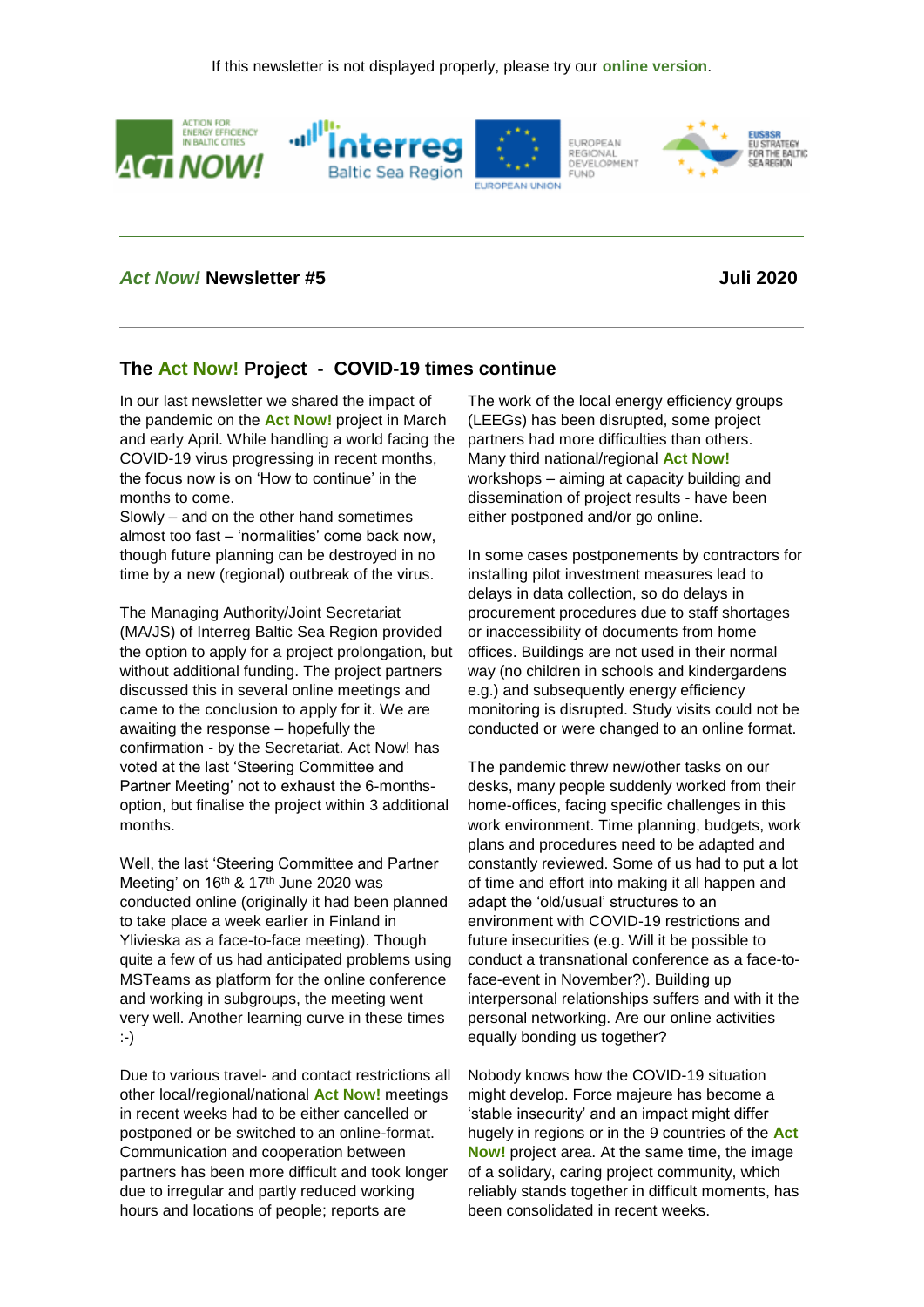# **How COVID-19 affected us at Riga Technical University in Latvia**

Starting from March 9<sup>th</sup> the pedagogical and research activities at RTU were stopped. Nowadays it is possible to physically work in the University and have meeting with a maximum of 25 participants still respecting some safety rules. All the classes and lectures during the lock-down period were still guaranteed to students but all were made in remote. This in turn provided an increase of the working load normally allocated to the lecturing made in presence. The effects were influencing the planned working agenda for the Act Now! project with a delay for the planned deadlines of GoA 3.2 (Investment for Local Management System), GoA5.1 (4 Guidelines

and 1 Manual finalization) and GoA5.2 (National and regional workshops).

Nevertheless during the lookdown period it was possible to finalize the SECAP for Gulbene Municipality as a main output from the coaching tandem approach between RTU and Gulbene Municipality. The SECAP is now ready to be approved by the Municipal Council. In September it will be presented to other neighbour municipalities in the Vidzeme Region of Latvia at the last workshop of the tailored Capacity Building Scheme which was developed during the first part of the **Act Now!** project.

[Author: Francesco Romagnoli]

# **New Energy Management System introduced within Act Now! project in the trolleybus depot building in Gdynia / Poland**

On 15th November 2019 in accordance with the sectoral regulations obliging PKT GDYNIA a tendering procedure within the **Act Now!** project was started by publishing a request for quotation regarding "Delivery, assembly, start-up and visualisation of the stationary central archiving and control system for selected electrical and heating-ventilation installations in the depot building of PKT GDYNIA". On 5.12.19 a contract between PKT and ALPAT (a company from Gdynia) was signed.

According to the request for proposal, the task of implementing the EMS in Gdynia trolleybus depot building was divided into two stages, as described in the contract:

- 1. Stage 1 Installation of 6 additional heat meters at the main heat node of the depot building. The additional meters allow to collect data , which will be used to prepare the final analysis how to introduce energy savings patterns.
- 2. Stage 2 completion of all works and start up of the entire central archiving and control system for selected electrical

These six additional heat meters are now used to measure and archive data on building heat distribution.

After the implementation of the first stage of the investment, the collection and archiving of data from the new six additional heat meters and electricity meters previously installed in the **Act Now!** project is currently done automatically. Thanks to new heat meters, we are able to instantly indicate whether a given part of the heating system is working properly and optimally and whether there is, for example, a need to intervene in its functioning. Acquiring data on a regular basis, PKT is able to quickly capture and check if there has been, for example, a leakage in the heating system or whether someone has manually changed the parameters in the ventilation unit in an unauthorized manner, e.g. by raising the temperature by several degrees, and thus causing unnecessary energy losses. If there was not this detailed current archiving and separation into individual parts of the heating and ventillation installation, these irregularities causing energy losses would be extremely difficult to detect. The archivization is very precise as it takes place every 5 minutes, thus providing a thorough overview of the building's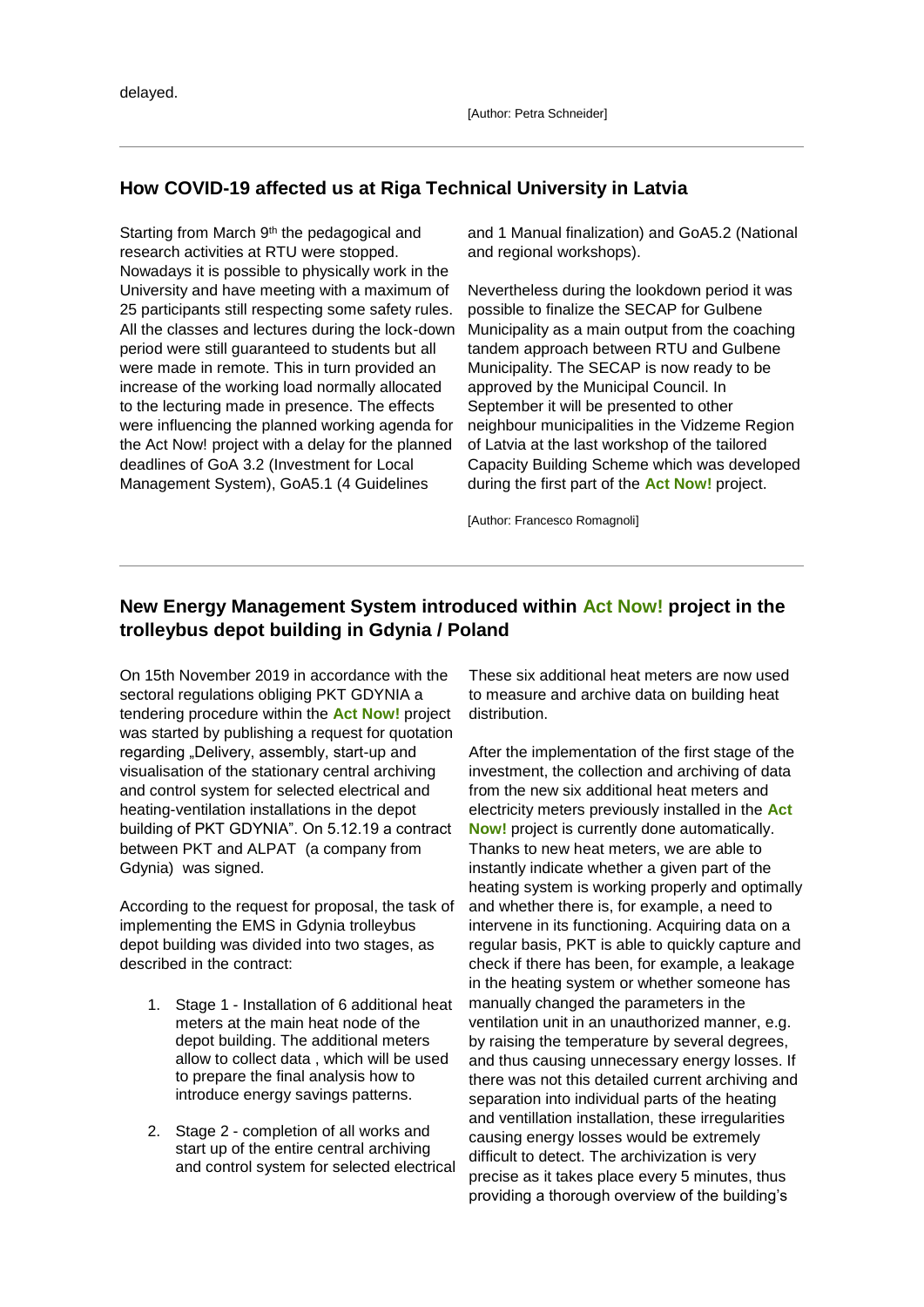and heating-ventilation installations in the PKT depot building.

The first stage of work was carried out in accordance with the contract until 19.12.19. Six additional heat meters were installed (previously there was only one main heat meter for the entire facility, on the basis of which PKT settled accounts with the heat supplier).

At present, in addition to the main heat meter, in the building there are additional 6 heat submeters corresponding to the following building areas:

- 1. Installation of central heating (radiators) in the administrative part of the building (office)
- 2. Installation of central heating (radiators) in the workshop part of the building (metal, upholstery, warehouse, tool shop, electronic workshop, etc.)
- 3. Mechanical ventilation installation of heaters in the building's mechanical ventilation centers
- 4. Central heating with heaters workshop hall
- 5. Curtain heaters at the entrance gates of the inspection hall part
- 6. Hot running water in the building.



#### energy consumption.



In the final stage of the investment, which was realized by the end of June, the contractor installed a synchronized central control and archiving system for the data from the above mentioned heat node meters and electricity submeters. All data archiving is now done automatically and it is visible in one computer stand as well as special interactive display placed in the heat node room. In addition, 13 heaters of the workshop and inspection hall as well as the car wash room were replaced with new, more efficient and steerable devices, equipped with an automatic central control system in place of the existing manual stationary controllers. Data from the operation of new heaters (e.g. temperature in a given zone) are also connected to a central energy management system visible in one computer.

After the whole investment implementation in the **Act Now!** project, for the first time in selected parts of heating and electrical installations in the depot building data is automatically archived and automatic control and steering system of these installations is handled from one computer aided control station.

What is essential, the depot buiding EMS system is based on Schneider Electric software which comes free of charge when ordering this producer's PLC sensors.

By the possibility of creating new paradigms of setting particular parameters controlled by the system Gdynia EMS provides great opportunities for future energy savings which are estimated at about 20-30%.

[Author & Pictures: Marta Woronowicz]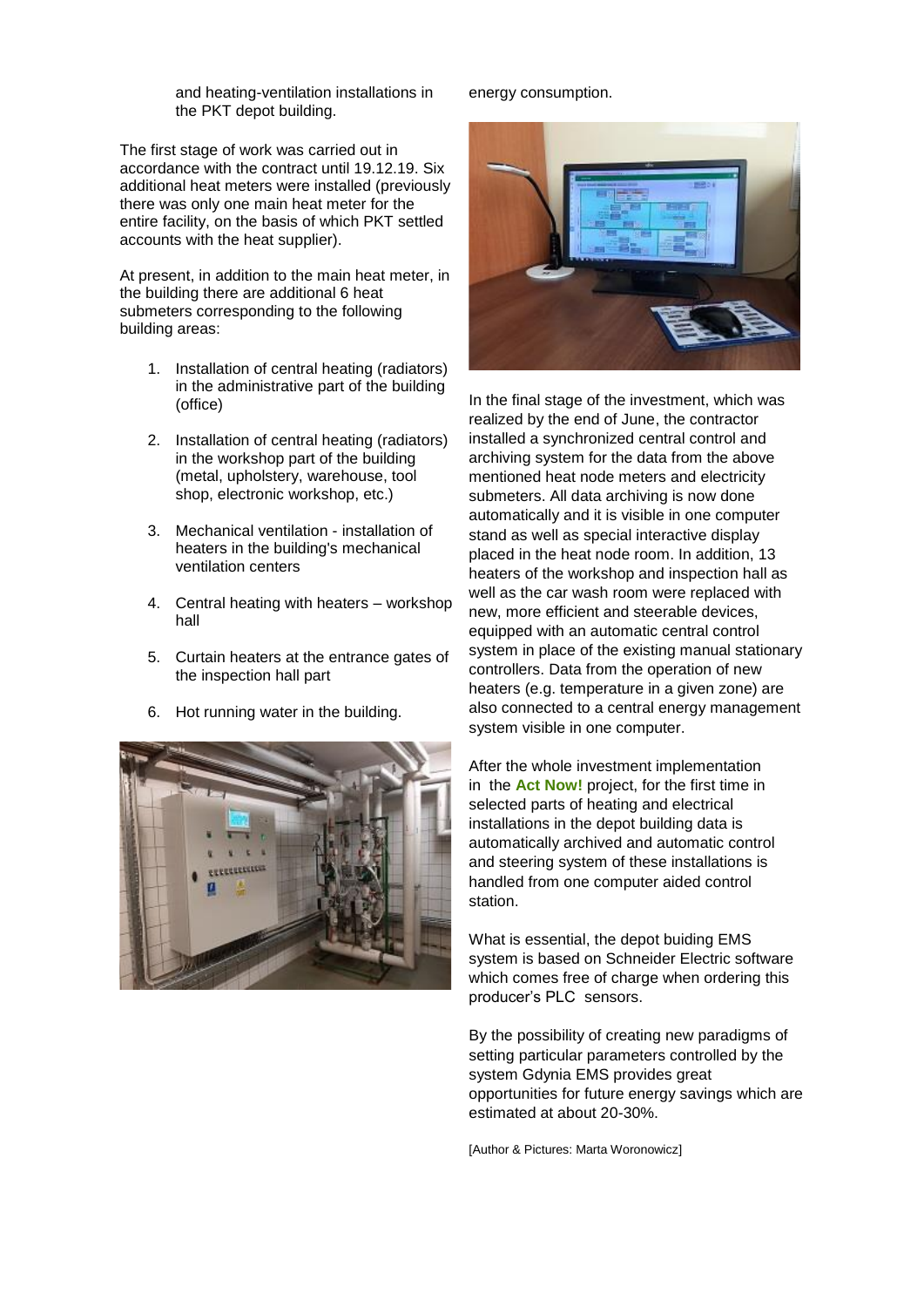

#### **Business as (almost) usual in Southeast Sweden**

Springtime 2020 will be a spring we all will remember. Restrictions, news flash, a lot of worries and a totally new unexpected situation . For the Energy Agency for Southeast Sweden, the busy spring with many international, regional and local meetings turned suddenly upside down. However, with four offices with long distance from each other our staff was well prepared to quickly transform all meetings into online meetings using Teams, Zoom, Google hangout and whatever tools and technique is available.

Within the **Act Now!** project the planned meetings with the local energy group in Mönsterås are now online meetings from home or an empty office since the municipality has restrictions of visitors in their premises. The same restriction as Energy Agency for Southeast Sweden is following.

We have had interesting discussions, capacity building meetings and even an online study visit where we "visited" a neighbouring city to learn how they have implemented an energy monitoring system in their organisation.

Yes, it does work with an online study visit, but of course from a social point of view it is a bit skimpy. Bring your own coffee to your laptop is the message! We all follow the recommendations of the Public Health Agency of Sweden and our government and due to the situation with Covid-19, our events and international project meetings are performed online. But we are still working towards a sustainable society as diligently as ever, with reports and strategies, online seminars and meetings and such. So business almost as usual for us.

[Author: Lena Eckerberg]

# **Working in ProjectZero during Corona and lockdown:**

Working during the Corona crisis has been very much focused on creating a new ZERObolig 4.0, with a clear vision, strategy, and concepts for efforts towards the homeowners.

We have worked much on tools for getting more homeowners to energy renovate, especially personas have been a focus point during these past couple of months – which in the present will be used as a tool when creating communication and activities towards the homeowners. The time has been very much one of looking inwards and

Some of the projects that have been planned during Corona, and will take place in the next couple of months:

- Webinars towards homeowners focusing on heating solutions
- Video with a walk-through, with an energy advisor, where he shows what is important to be aware of in your home,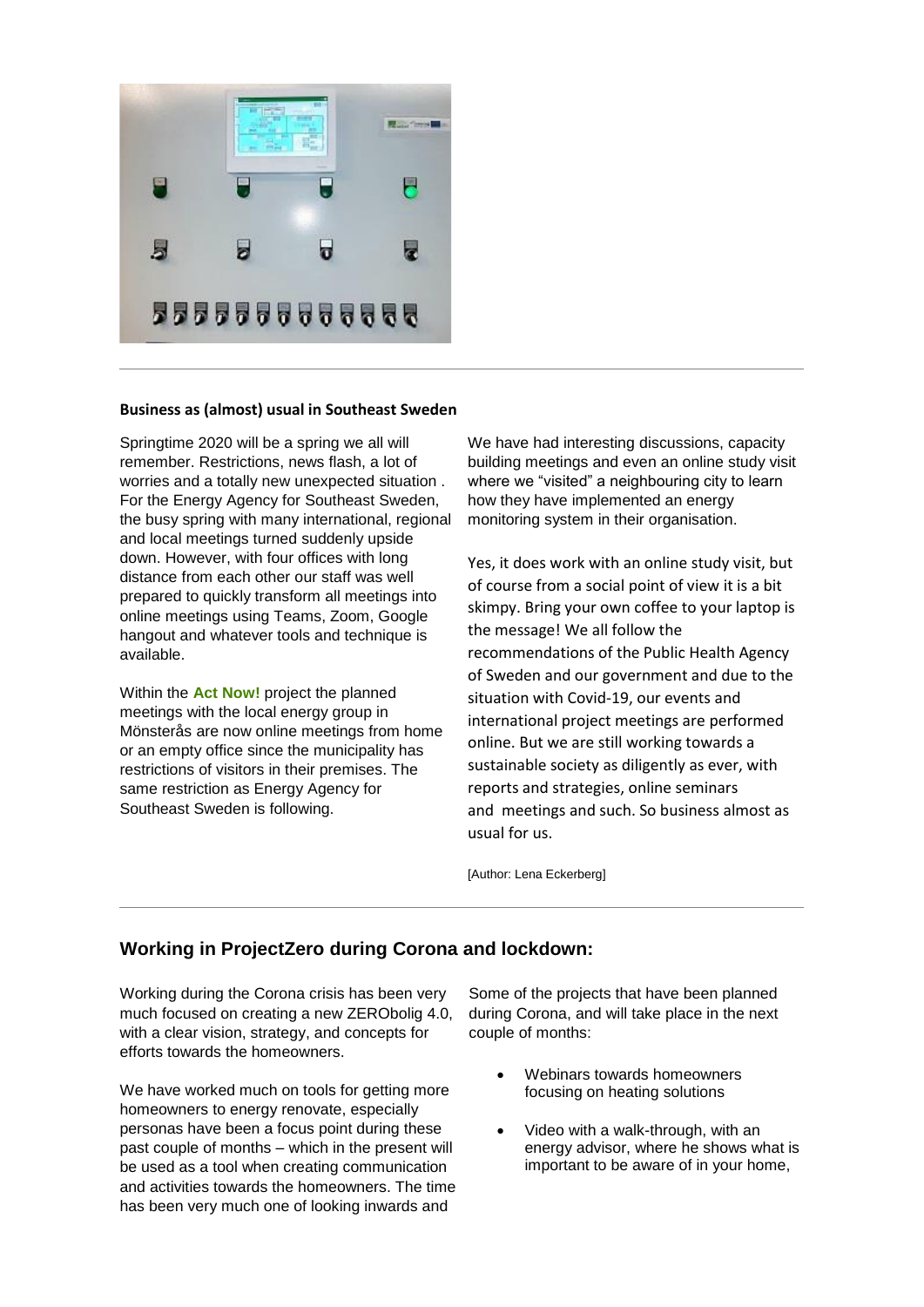analyzing and planning the next step towards getting in closer dialogue with both homeowners and stakeholders.

It has been difficult to start many of the projects due to the fact that physical meetings have not been possible, however, with almost everything reopening it will be possible to plan more events for homeowners and stakeholders in the future.

for example amount of isolation, windows, roof and so on

- A course for banks focusing on energy in homes and how to help homeowners to choose energy renovations
- Meetings with craftsmen that eventually should lead to courses for them in how to talk to customers, talk energy and so on
- More stories on homeowners that have energy renovated in the home

[Author: Vivian Krøll]

# **COVID-19 did not stop discussing Municipal Energy Management and Ways of Financing Energy Efficiency measures in Kaliningrad at our**

### **regional Act Now! workshop**

On June 4, 2020 a regional workshop "Energy management in municipality and financial mechanisms for implementing energy-efficient measures" was held online on the ZOOM cloud platform as part of the **Act Now!** project. The event was organized by the Immanuel Kant Baltic Federal University in cooperation with the Fund for Capital Renovation of common property in apartment buildings of the Kaliningrad region.

The seminar was attended by 45 people representatives of 41 organizations (including municipalities of the Kaliningrad region and house managing companies, the Administration of the city of Kaliningrad and the Ministry of Infrastructure Development of the Kaliningrad Region).

The tools for the development of an energy management system in the municipality and energy-efficient projects initiated by the

Kaliningrad LEEG (local energy efficiency group) were presented and discussed.

The participants were introduced to the practice of application of energy-efficient measures in small and multi apartment buildings with different energy efficiency classes and ways of its financing by means of existing public-private funding programs for energy efficiency measures and energy service contracts.

The workshop was a good opportunity to share and disseminate the Kaliningrad municipality' experience and results of the Act Now! project among other municipalities of the Kaliningrad region.

The information on the workshop was published at the web site of IKBFU [www.kantiana.ru/news/universitet/v-bfu-im-i](https://191838.seu.cleverreach.com/c/39535611/08243c902-1fggd1i)[kanta-obsudili-energomenedzhment-v](https://191838.seu.cleverreach.com/c/39535611/08243c902-1fggd1i)[kaliningradskoy-oblasti-/](https://191838.seu.cleverreach.com/c/39535611/08243c902-1fggd1i)

[Author: Olga Kovaleva]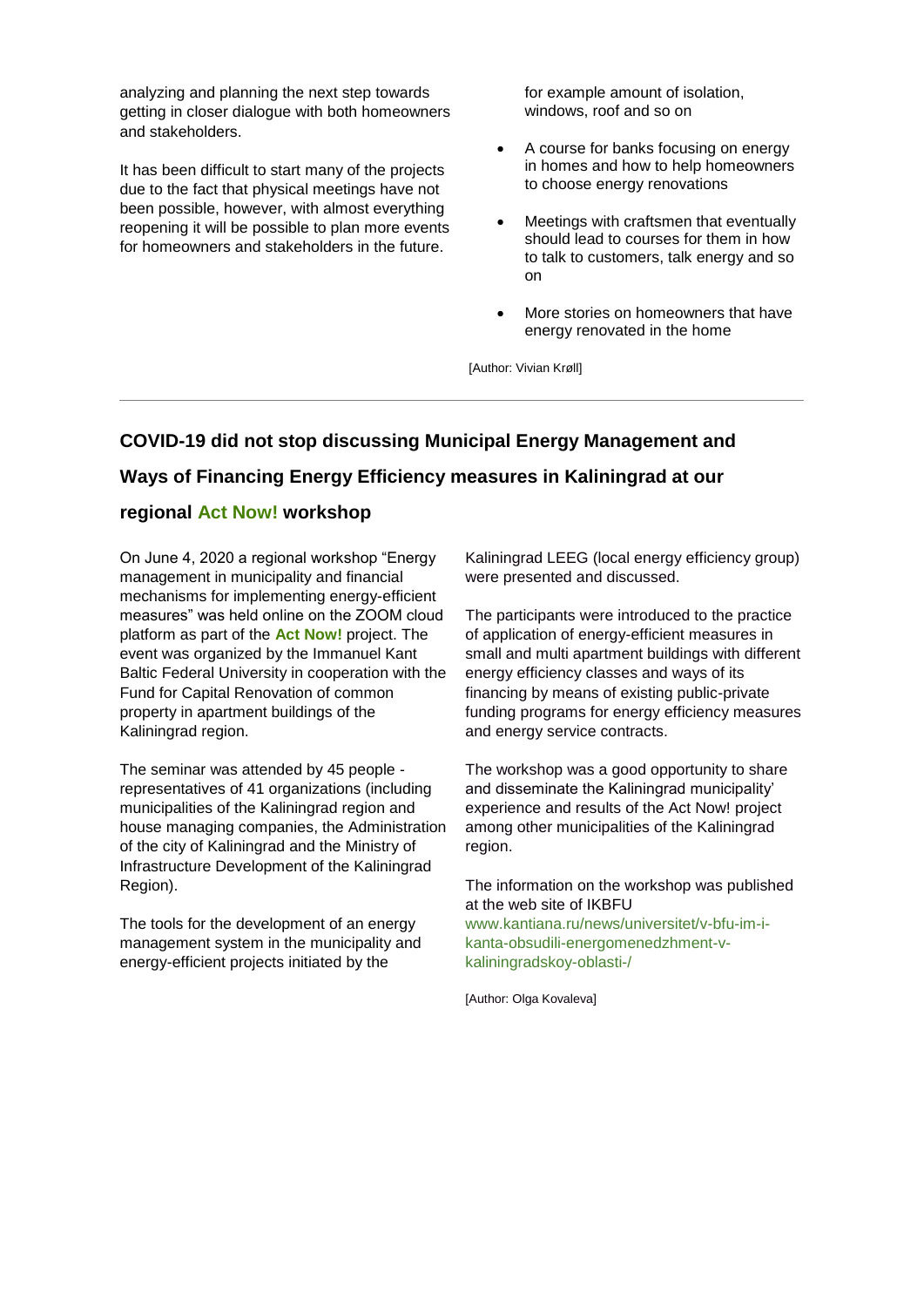

#### **Gdynia still in action**

The outbreak of the pandemic thwarted most of the project's plans, but did not cross them out. The study visit in Sopot for LEEG members scheduled for March 2020 took place virtually with a 2-month delay with even more recipients than originally thought. Gdynia's LEEG still does not exclude a visit to the facilities in Sopot which have been included in the thermomodernization project with the EMS, if it proves possible.

Using various communication tools, we are trying to make up for the stuck tasks, although not everything is possible. The closure of schools and the decision to reopen them means that it is difficult to plan the measurements that have so far taken place in municipal school buildings. Despite the restrictions still in force, we hope that the 3<sup>rd</sup> workshop scheduled for September will take place "in real life".

[Author: Ewelina Barnat-Prokopiuk]

### **6 th Act Now! Steering Committee and Partner Meeting not as usual**

On 16<sup>th</sup> and 17<sup>th</sup> June 2020 the Steering Committee and Partner Meeting (SCM) was held not in Finland but online – due to COVID 19 pandemic restrictions.

Instead of meeting in Ylivieska some 30 members of all 9 member states attended the online conference. Some joined from their home offices, some from their regular offices; Petra and Till moved to another municipal building to

Meinhard and Anne-Riikka shared the tasks of facilitator and chat-moderator and guided us nicely through a fruitful conference.

Main topics were

• the application for a prolongation of the project and consequences for the final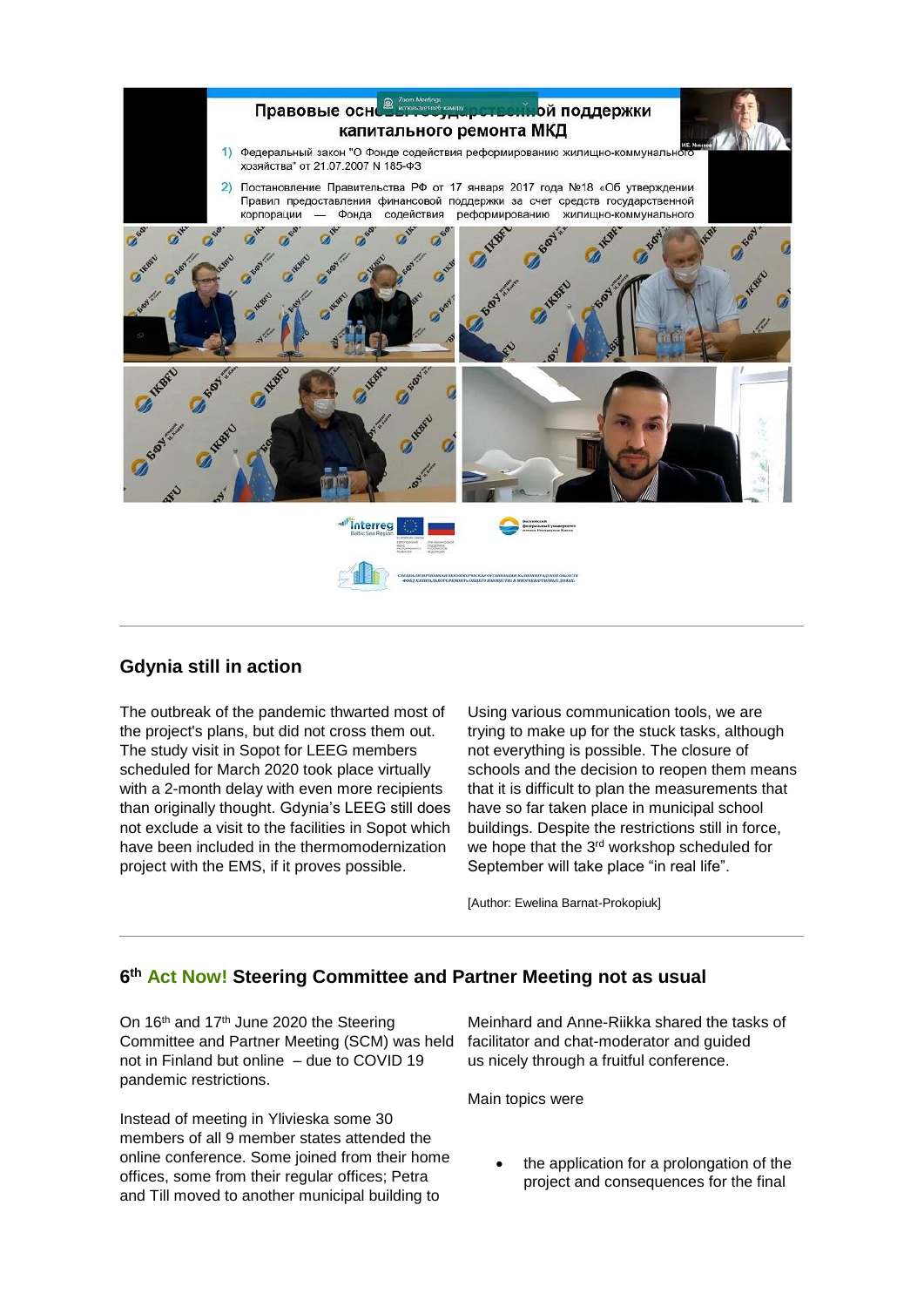avoid the bad internet quality which their usual office restricts them to. We all had to make ourselves comfortable with our own favourite drinks and snacks, no dinner together after the meeting, no shaking hands.

Some of us were nervous beforehand, if this online SCM with conducting subgroups and various presenters etc. would become a disaster. Do we need a plan B? But it all went very smoothly, particularly as Anne-Riikka from our Finnish partner Centria was very patient to guide everybody through the platform MS-Teams.

transnational conference,

- 'Financing Aspects'(pilot and future investments and illustrations, feasibility studies),
- the 'Second Round Report' about the LEEGs' work and subgroups discussing most important lessons learnt,
- an intensive discussion in the plenum and in subgroups of the '5 public documents'. These five documents – a manual and four guidelines - are one of the main outputs of the **Act Now!** project.

After two half days we all shared a new and pleasant SCM-experience!

[Author: Petra Schneider]

### **Installations in Sievi municipality**

One typical shortcoming of municipalities found in **Act Now!** project is weak control of rural satellite services and buildings. Sievi municipality in Finland serves as a good example of this. The big main buildings in town center are equipped with comprehensive monitoring and remotecontrol services provided by major vendors. The village schools, however, have so far been totally isolated and islanded, controlled only by old local, purely heating curve-based dummy control, without any possibilities for remote monitoring.

Now, as a result of the **Act Now!** project, all 6 village schools are now equipped with a sensor system, enabling remote monitoring and logging of energy consumption. In the biggest school, there is also a hot tap water consumption monitoring as a separate function.



Device closet in Jokikylä village school

The sensor system is based on Beckhoff CX series embedded rail PCs connected to the sensor set tailored for each building needs. All data is transferred then to the Beckhoff C6015 server, which stores the data and shares it for the further registered services.

Having this data recorded, paves way for further energy efficiency actions, such as energy budgeting, rapid handling of deviations and even proactive identification of potential problems ahead. All Beckhoff installations, programming and Ui designs were made by Centria Research & Development, which is the expert partner of Finnish consortium in **Act Now!**.

[Author: Mikko Himanka. Pictures: Tuomo Viitala / Centria]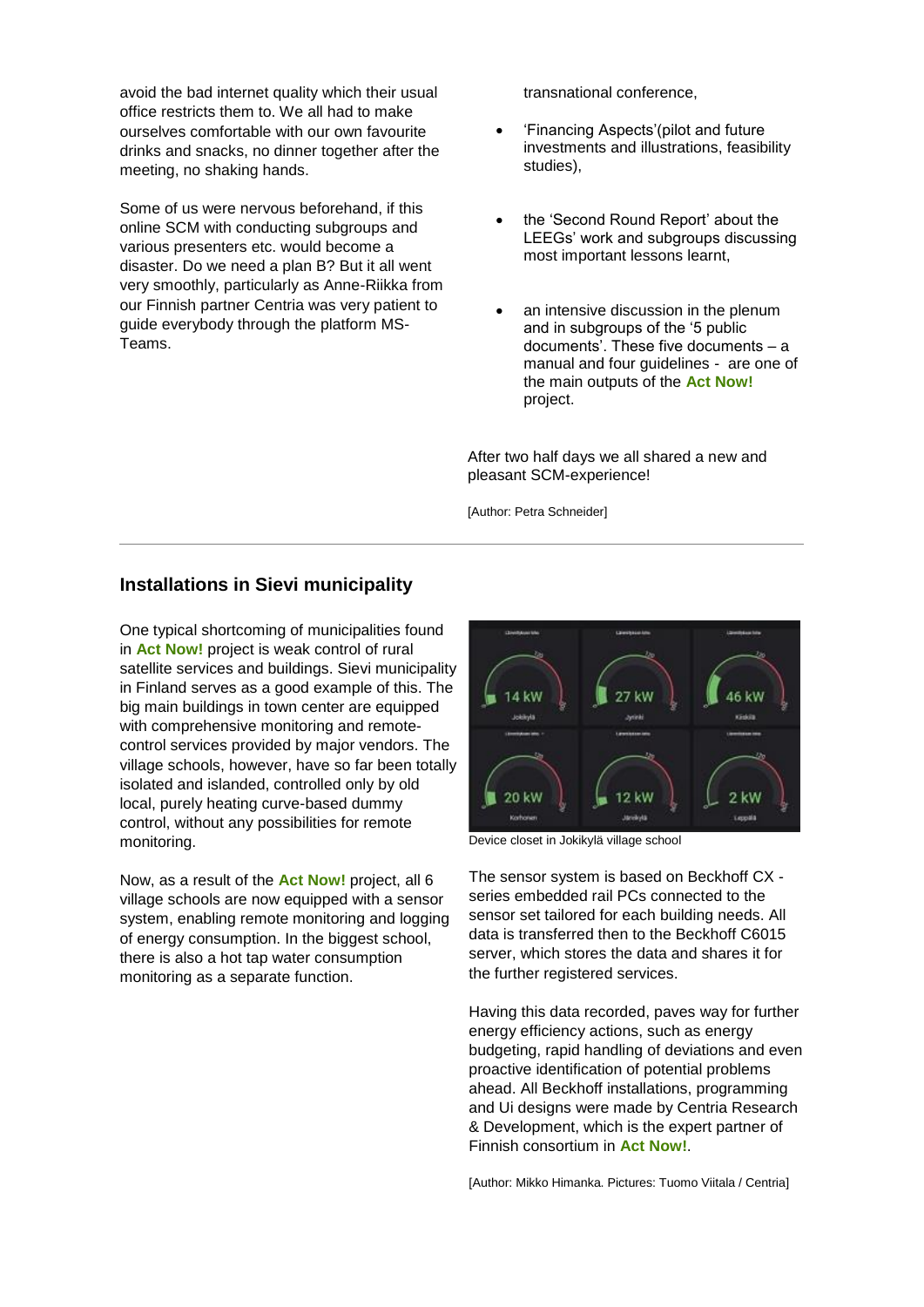

Real-time consumption values on the tailored dashboard.

### **A new and promising cooperation partner**

Among many benefits of the project **Act Now!** Elva Rural Municipality has found a new and promising cooperation partner in the form of LEEG (Local Energy Efficiency Group). During the formation phase of the group some people were invited personally, others heard about the possibility and decided to join. A few newcomers have picked the opportunity as a result of public workshops. Anybody willing to contribute has been most welcome, nobody has been excluded.

Since May 2018 altogether 10 meetings of the group, now including 15 actively contributing members, have been held. The group members have been involved in all stages of investment development in Elva starting with identifying public buildings with highest potential and best visibility, screening their technical documentation, making the final selection to be included in the public procurement (Elva Gymnasium, Elva Murumuna Kindergarten, Konguta Kindergarten/primary school/local service centre, Elva Basic School and Elva Rural Municipality Centre), preparation and implementation of public procurement, implementation of energy audits, approval of procurement outcome, following the purchasing and installation process of the equipment and launching the data collection.

LEEG members have also supported implementation of local workshops and the project meeting held in Estonia. As an added value the project has allowed including a training element in each LEEG meeting to achieve a comparable level of technical knowledge and understanding of the importance and essence of the energy management system and monitoring tools.

LEEG has become a real and active partner contributing with time, knowledge and actual work making thus things move and develop much faster. This team has a very strong potential to become a permanent unit in the municipal structure with relevant knowledge, skills and capacity to identify even small important steps in a big picture of energy efficient Elva Municipality.

[Author: Mari Habicht]